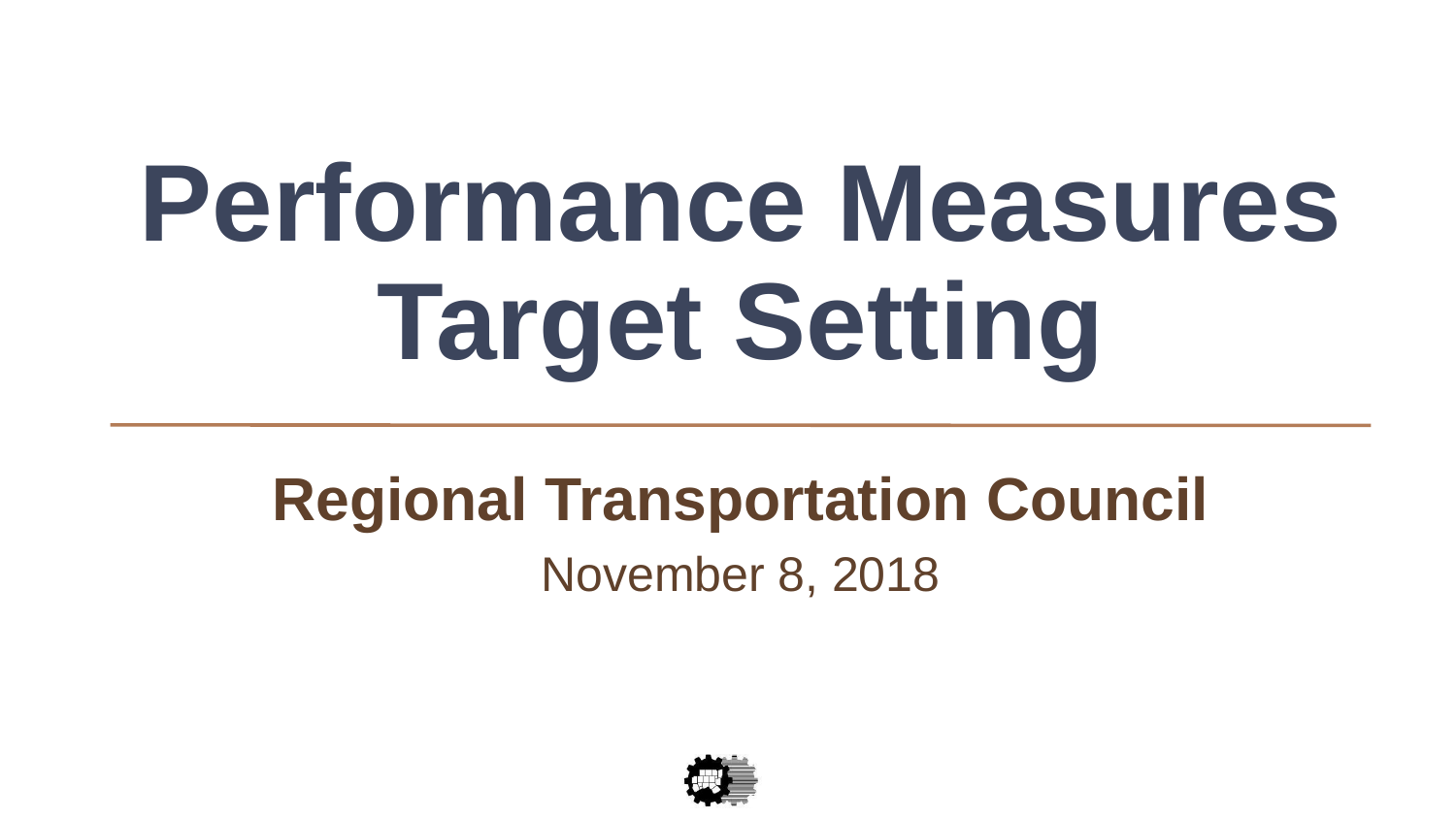# **Federal Measures Target Status**

| <b>Complete</b> | <b>Rulemaking</b>                  | <b>Measures</b> | <b>Number of   MPO Target Setting  </b><br><b>Deadline</b> | <b>Reporting Period</b>             | <b>Reporting</b><br><b>Schedule</b> |
|-----------------|------------------------------------|-----------------|------------------------------------------------------------|-------------------------------------|-------------------------------------|
|                 | <b>Transit Asset</b><br>Management | 4               | 12/27/2017                                                 | Annually                            | Annually                            |
|                 | Safety<br>Performance              | 5               | 2/27/2018                                                  | Annually                            | Annually                            |
|                 | Pavement and<br><b>Bridge</b>      | 6               | 11/15/2018                                                 | Four-Year<br>Performance<br>Periods | <b>Biennially</b>                   |
|                 | System<br>Performance              | 6               | 11/15/2018                                                 | Four-Year<br>Performance<br>Periods | <b>Biennially</b>                   |

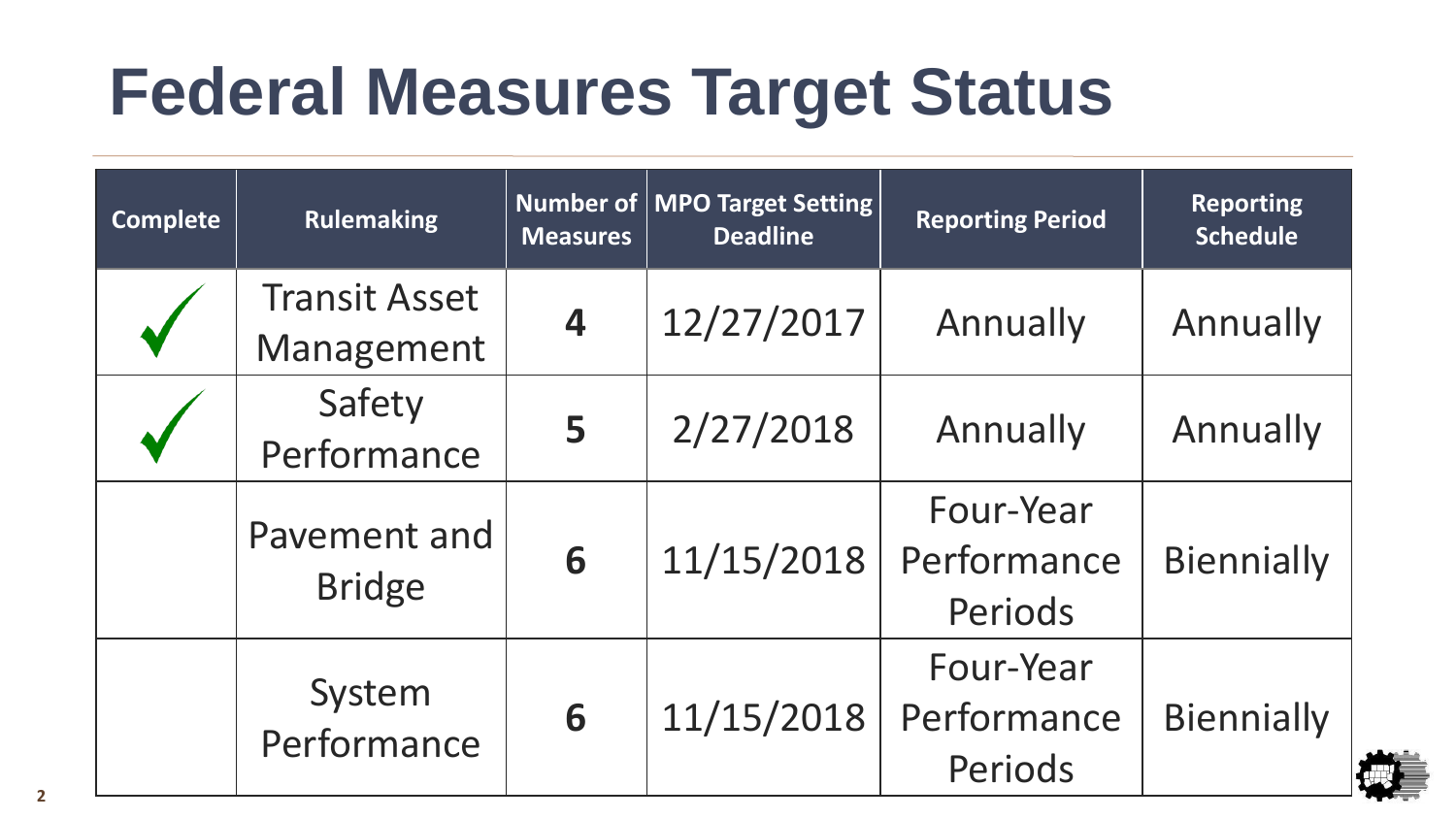# **Proposed Policy Action Statements**

- General agreement with TxDOT on statewide targets Special emphasis on:
	- Improving off-system arterial pavement conditions
	- Replacing bridges in poor condition
	- Continue to:
		- Improve reliability on freeways/tollways
		- Reduce congestion on freeways/tollways
		- Increase non-automobile modeshares
		- Improve air quality

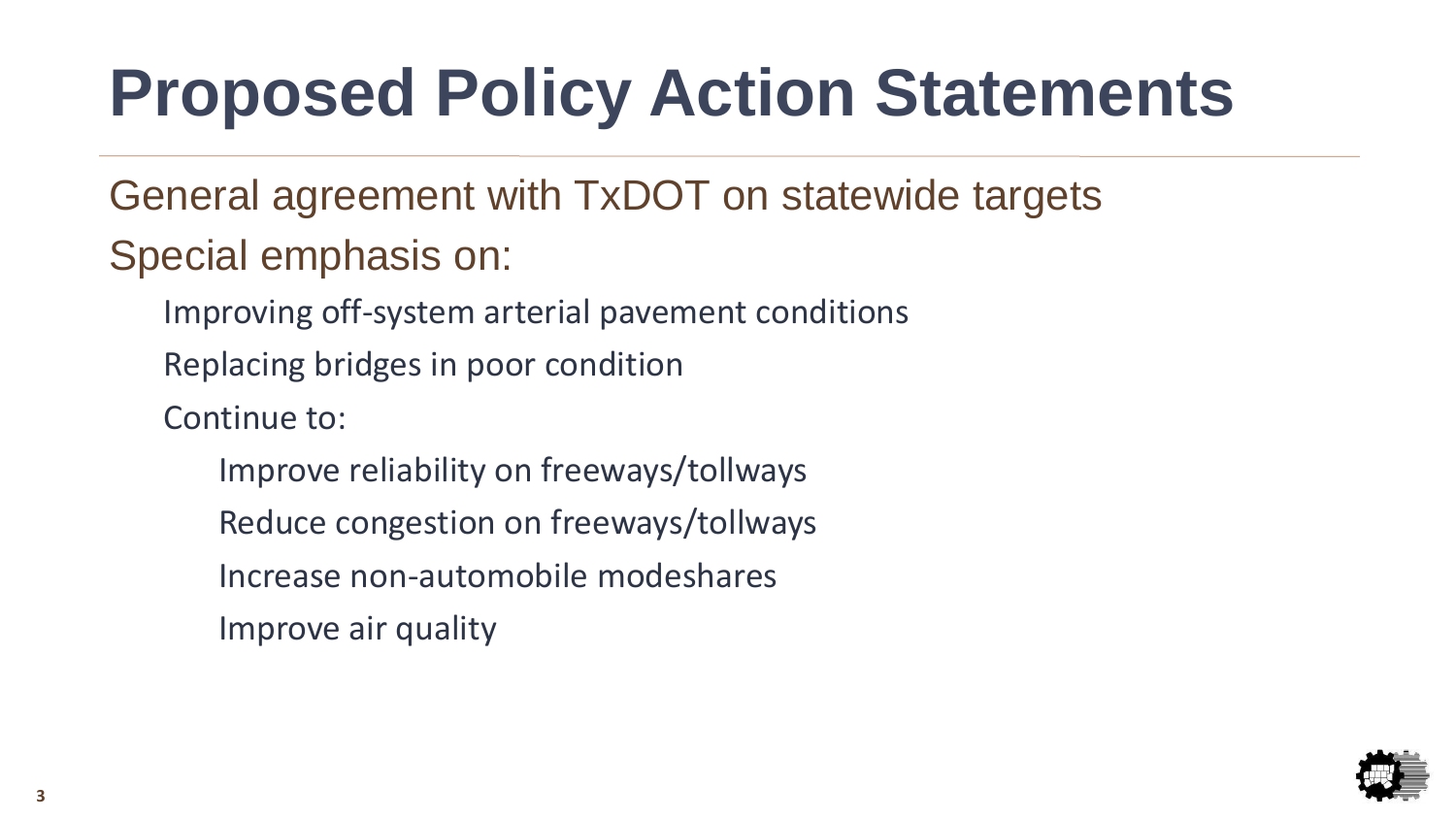# **Federal Performance Measures**

#### **Pavement and Bridge**

**Interstate Pavement – Good**

**Interstate Pavement – Poor**

**Non-Interstate Pavement – Good**

**Non-Interstate Pavement – Poor**

**Bridge Condition – Good**

**Bridge Condition – Poor**

#### **System Performance**

**Interstate Reliability**

**Non-Interstate NHS Reliability**

**Truck Travel Time Reliability Index**

**Peak Hour Excessive Delay**

**Percent Non-SOV Mode Share**

**On-Road Mobile Source Emissions Reduction**

**Nitrogen Oxide (NOx)**

**Volatile Organic Compound (VOC)**

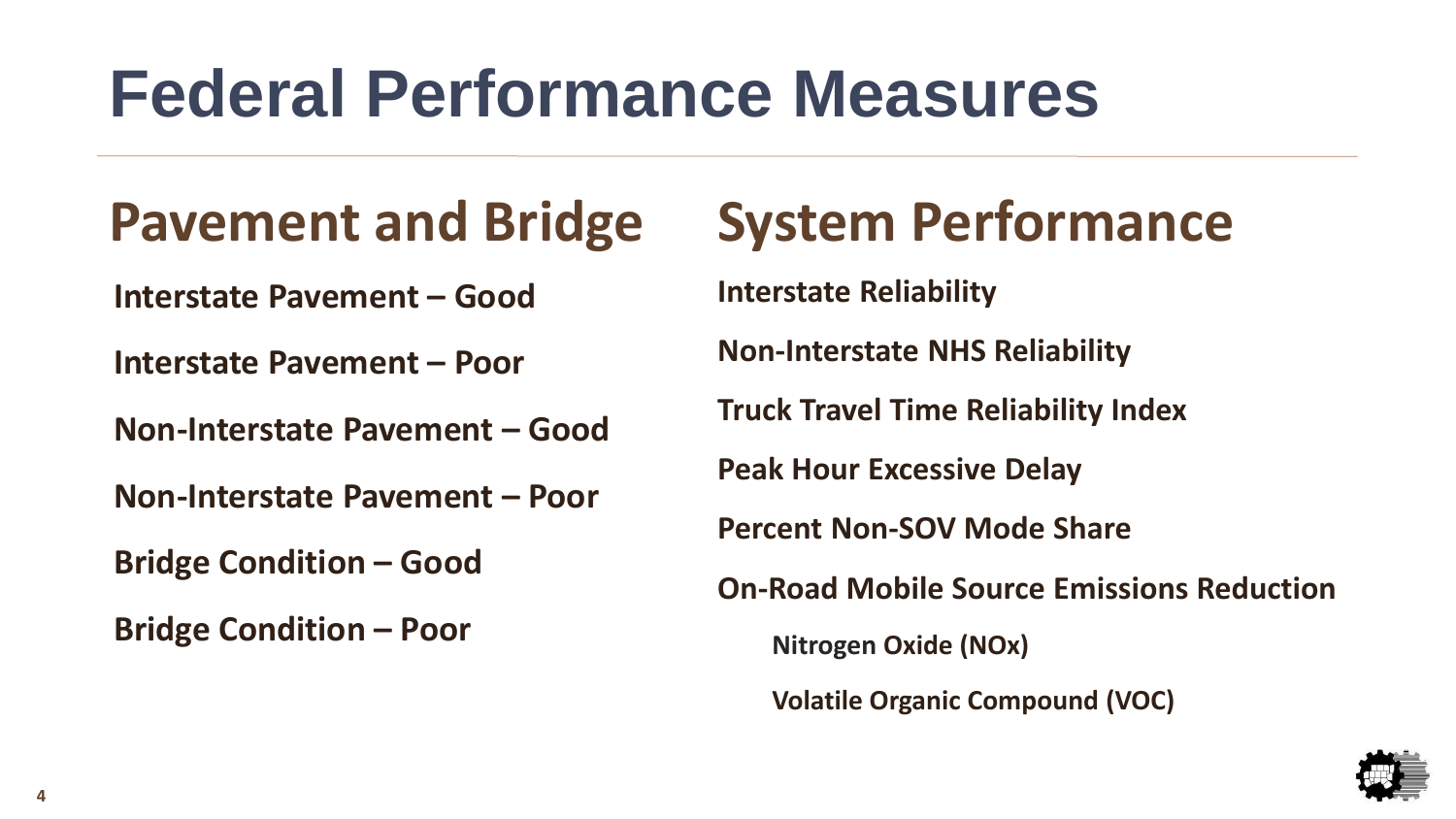#### **Proposed RTC Position on Pavement Condition Targets**

NCTCOG Supports TxDOT Statewide 2022 "Good Pavement Condition" Targets for National Highway System Facilities  $\sqrt{5}$ 

NCTCOG Supports TxDOT Statewide 2022 "Poor Pavement Condition" Targets for National Highway System Facilities Collaboration with TxDOT to Plan and Program Projects Contributing Toward Accomplishment of Pavement Goals will also **PO** Include the Following Action: NCTCOG will Work with Local Governments to Focus on Improvement of National Highway System Off-System Arterials in Poor Condition

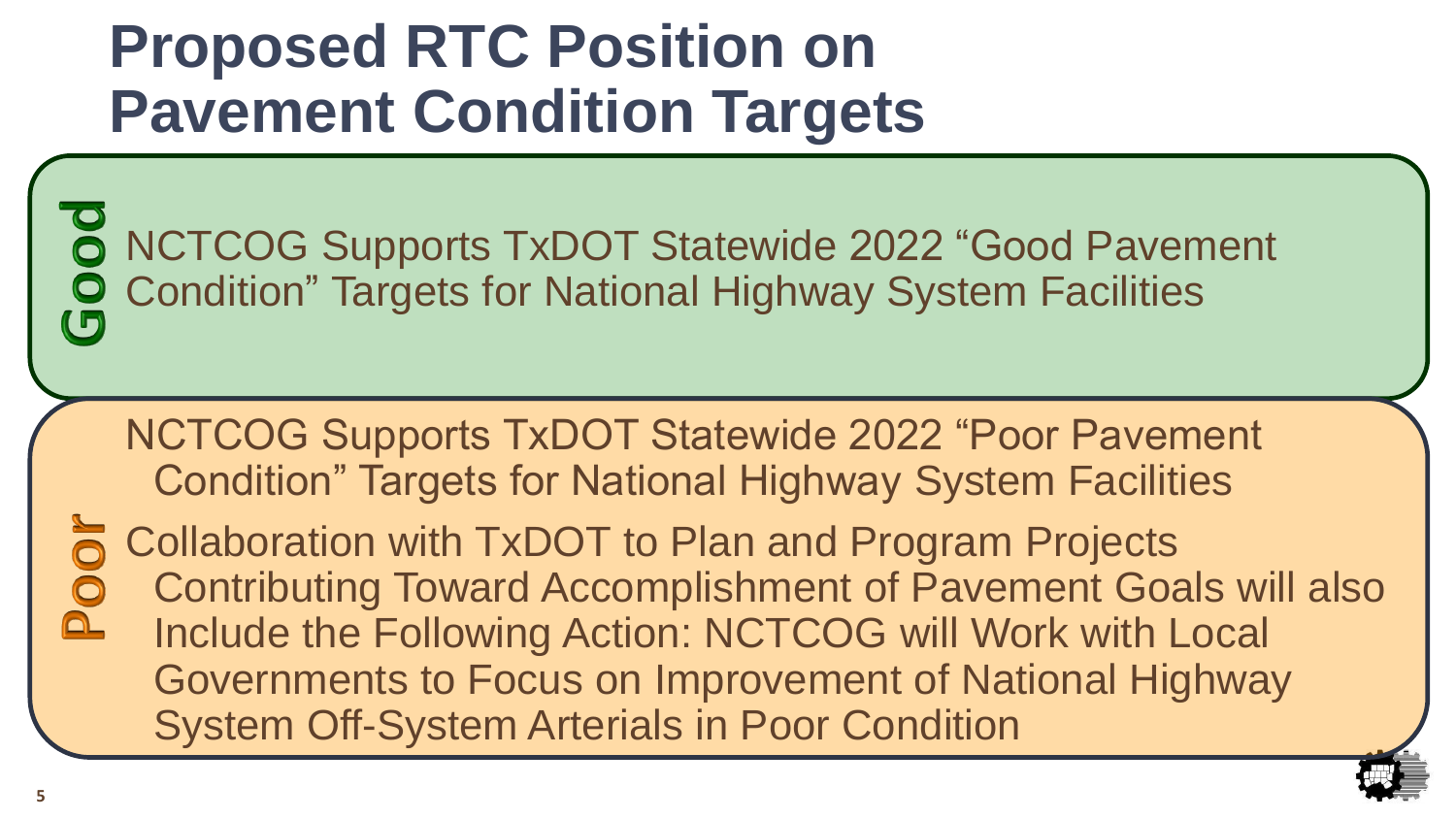# **Roadway Pavement Condition Targets**

| <b>Roadway Categories</b>                           | <b>Total</b><br><b>Network</b> | 2018<br><b>Baseline</b> | 2022 Target           |  |  |  |  |
|-----------------------------------------------------|--------------------------------|-------------------------|-----------------------|--|--|--|--|
| <b>STATE of TEXAS</b>                               |                                |                         |                       |  |  |  |  |
| <b>Good Pavement Condition</b>                      |                                |                         |                       |  |  |  |  |
| <b>Interstate National Highway System (NHS)</b>     | 19.19%                         | 66.80%                  | 66.40%                |  |  |  |  |
| <b>Non-Interstate National Highway System (NHS)</b> | 80.81%                         | 54.40%                  | 52.30%                |  |  |  |  |
| <b>Poor Pavement Condition</b>                      |                                |                         |                       |  |  |  |  |
| <b>Interstate National Highway System (NHS)</b>     | 19.19%                         | 0.30%                   | 0.30%                 |  |  |  |  |
| <b>Non-Interstate National Highway System (NHS)</b> | 80.81%                         | 13.80%                  | 14.30%                |  |  |  |  |
| <b>North Central Texas Region</b>                   |                                |                         |                       |  |  |  |  |
| Interstates (on-system) <sup>1</sup>                | 25.90%                         | $5.81\%$                | $7.99\%$ <sup>3</sup> |  |  |  |  |
| Non-Interstate Freeway (on-system) <sup>1</sup>     | 13.40%                         | $6.76\%$ <sup>3</sup>   | 8.93%                 |  |  |  |  |
| <b>Toll Roads (off-system)</b>                      | $6.70\%^{2}$                   | $8.43\%$ <sup>3</sup>   | $9.32\%$ <sup>3</sup> |  |  |  |  |
| Arterials (on-system) <sup>1</sup>                  | 30.30% <sup>2</sup>            | 18.52%                  | 18.39%3               |  |  |  |  |
| <b>Arterials (off-system)</b>                       | 23.80%                         | 73.66%3                 | 69.82%                |  |  |  |  |

<sup>1</sup> On-system refers to the TxDOT System

<sup>2</sup> Mobility 2045 Plan – 2018 Baseline Network Lane-Miles

<sup>3</sup> Based on 5-year moving average

**6**

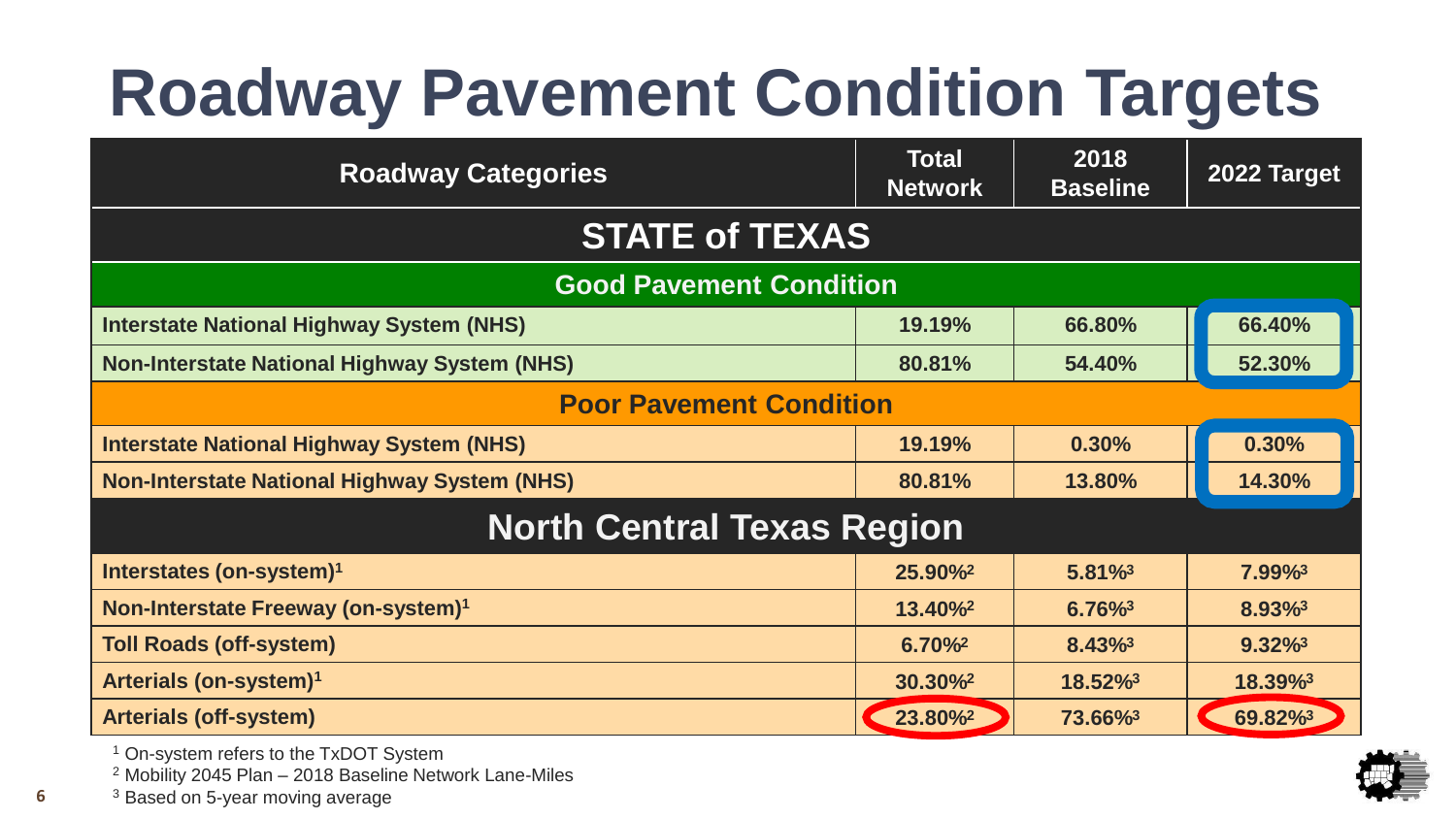### **Proposed RTC Bridge Condition Targets**

NCTCOG Supports TxDOT Statewide 2022 "Good/Poor Condition" Targets for National Highway System Bridges

Collaboration with TxDOT to Plan and Program Projects Contributing Toward Accomplishment of Bridge Goals will also Include the Following Action: NCTCOG will Focus on Expedited Programming to Improve National Highway System Bridges in Poor Condition

| <b>State of Texas</b>                         |                         |             |  |  |  |
|-----------------------------------------------|-------------------------|-------------|--|--|--|
| Bridges*                                      | 2018<br><b>Baseline</b> | 2022 Target |  |  |  |
| <b>Good Bridge Condition</b>                  |                         |             |  |  |  |
| <b>All National Highway System Facilities</b> | 50.63%                  | 50.42%      |  |  |  |
| <b>Poor Bridge Condition</b>                  |                         |             |  |  |  |
| <b>All National Highway System Facilities</b> | 0.88%                   | 0.80%       |  |  |  |



\*Based on total deck area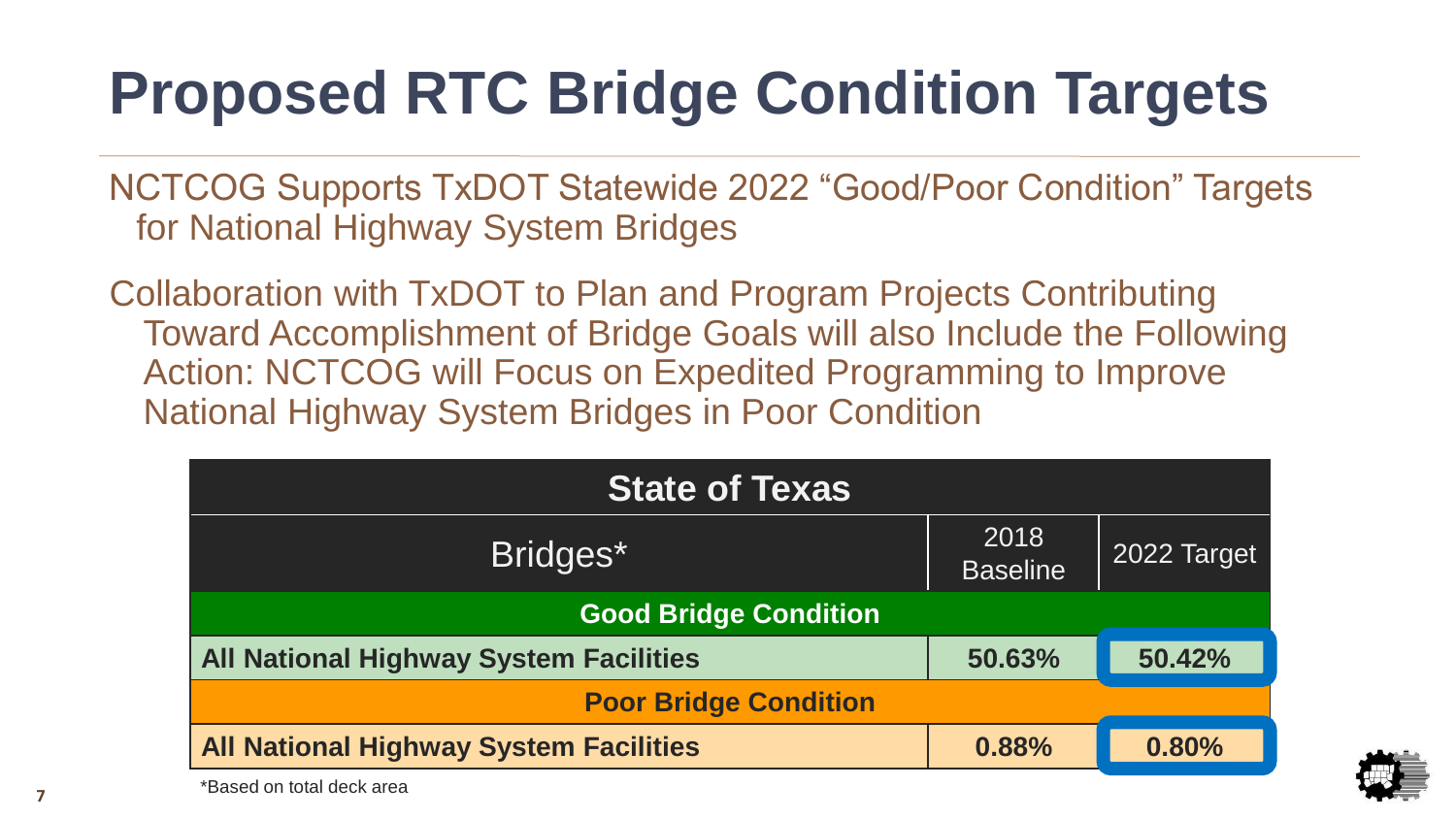### **Proposed RTC System Performance Targets**

| <b>Performance Measure</b>                                               |              | <b>Historical</b><br><b>Trend</b> | <b>Baseline</b><br>(2016/2017) | 2020<br><b>Target</b> | 2022<br>Target | <b>Target</b><br><b>Strategy</b> |
|--------------------------------------------------------------------------|--------------|-----------------------------------|--------------------------------|-----------------------|----------------|----------------------------------|
| <b>Interstate Reliability (% Person Miles Travelled)</b>                 |              | <b>Improving</b>                  | 77.3%                          | 78.6%                 | 79.5%          |                                  |
| <b>Non-Interstate NHS Reliability (% Person Miles Travelled)</b>         |              | <b>Worsening</b>                  | 71.1%                          | N/A                   | 71.1%          | <b>Targets</b><br><b>Set to</b>  |
| <b>Truck Travel Time Reliability Index</b>                               |              | <b>Improving</b>                  | 1.74                           | 1.71                  | 1.66           |                                  |
| Peak Hour Excessive Delay (Hours per Capita)*                            |              | <b>Worsening</b>                  | 15.5                           | N/A                   | 15.0 16.0      | <b>Improve</b>                   |
| Percent Non-SOV Mode Share (% Commuter Trips)*                           |              | <b>Improving</b>                  | 19.5%                          | 19.9%                 | 20.2%          | <b>Over</b>                      |
| <b>On-Road Mobile Source Emissions</b><br><b>Reductions (Cumulative)</b> | NOx (kg/day) | <b>Improving</b>                  | 2,410.80                       | 2,892.96              | 5,062.68       | <b>Trend</b>                     |
|                                                                          | VOC (kg/day) | <b>Improving</b>                  | 499.72                         | 599.67                | 1,079.40       |                                  |

\*Regional Transportation Council and TxDOT must agree on a single regional target concurrence from TxDOT agreeing to NCTCOG proposed targets has been received